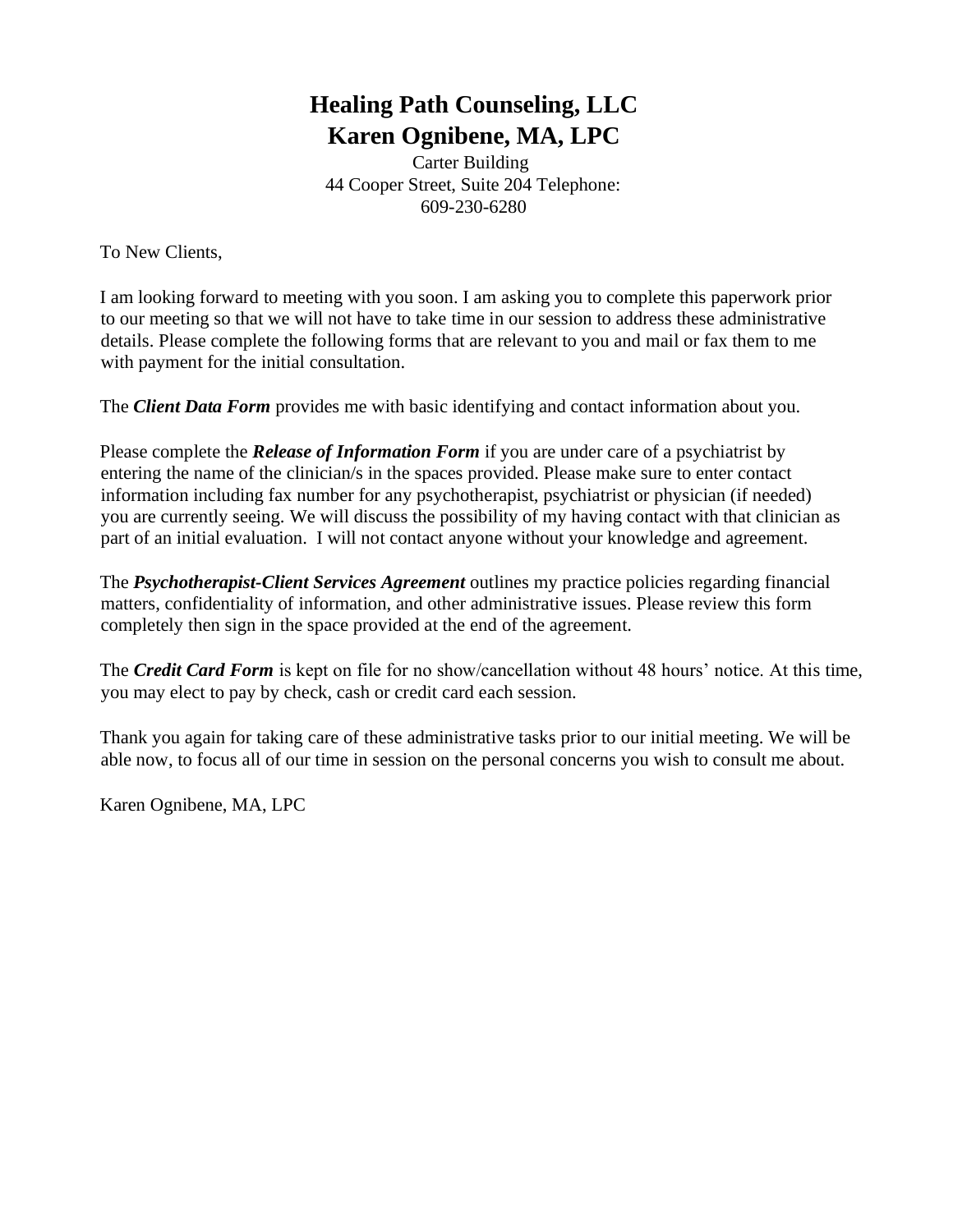### **Karen Ognibene, MA, LPC**

Carter Building, 44 Cooper Street, Suite 204, Woodbury, NJ 08096; Tel.: 609-230-6280

### **REGISTRATION**

|                                                                  | Age: ___________________________Date of Birth: ___________________________Gender: __________________ |  |  |
|------------------------------------------------------------------|------------------------------------------------------------------------------------------------------|--|--|
|                                                                  |                                                                                                      |  |  |
|                                                                  |                                                                                                      |  |  |
|                                                                  |                                                                                                      |  |  |
|                                                                  |                                                                                                      |  |  |
|                                                                  | Current Spouse/Partner's Name, Age & Occupation: _______________________________                     |  |  |
|                                                                  |                                                                                                      |  |  |
|                                                                  | Name, address, phone of person/s to be contacted in an emergency: _______________                    |  |  |
|                                                                  | Name, address, phone of treating psychiatrist/psychotherapist/physician: __________________________  |  |  |
|                                                                  |                                                                                                      |  |  |
| What days of the week and blocks of time would you be available? |                                                                                                      |  |  |
|                                                                  |                                                                                                      |  |  |
| Emergency Information: Name:                                     |                                                                                                      |  |  |
|                                                                  | _Telephone:________________________                                                                  |  |  |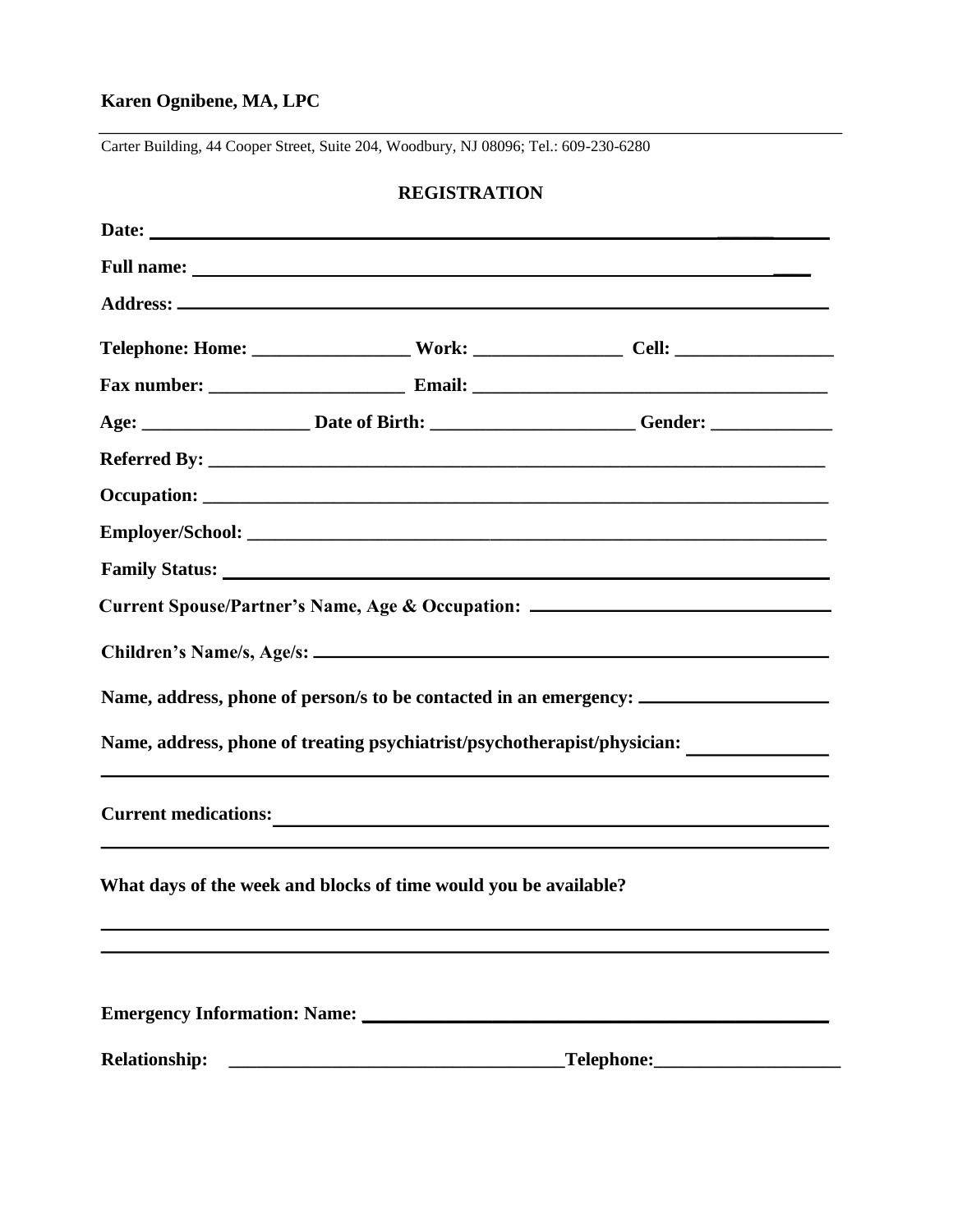# **Healing Path Counseling, LLC 44 Cooper St, Suite 204 Woodbury, NJ 08096**

#### **Authorization for Release of Information**

I, \_\_\_\_\_\_\_\_\_\_\_\_\_\_\_\_\_\_\_\_\_\_\_\_\_\_\_\_\_\_\_\_\_\_\_\_\_\_\_\_\_(client) hereby authorize Karen Ognibene, Licensed Professional Counselor, to exchange confidential information regarding my treatment with

Contact Person to Correspond with Contact Person Phone #

This authorization permits the exchange of the following information for continuity of care: **Example 2.1** Presence in Treatment Only **Conserverse Conserverse Conserverse Progress in Treatment** \_\_\_\_\_\_\_Diagnosis \_\_\_\_\_\_\_Treatment Plan Other(see below)

Limited information Listed Here, Based on Necessity (please include topics & issues you are authorizing to be discussed and shared):

I am fully aware that this correspondence may involve a conversation and/or transfer of written information.

I release my therapist, Karen Ognibene and Healing Path Counseling, LLC from any liability arising from the release of this information to the designated recipient and/or how the designated recipient utilizes said information.

I further understand that I need not sign this consent form in order to receive treatment and I am releasing this information on my own accord.

Any information received that is authorized by my consent shall not be further transferred without an additional written consent from me.

I may withdraw this consent at any time by writing a letter to Healing Path, LLC prior to information being disclosed, except in cases of "Presence in Treatment" letters.

I also consent Karen Ognibene and Healing Path Counseling, LLC alerting the person/agency that the release of Information was revoked.

| Consent Valid On: | Consent Expires On: |
|-------------------|---------------------|
| Client Signature  | Date                |

Karen Ognibene, MA, LPC Date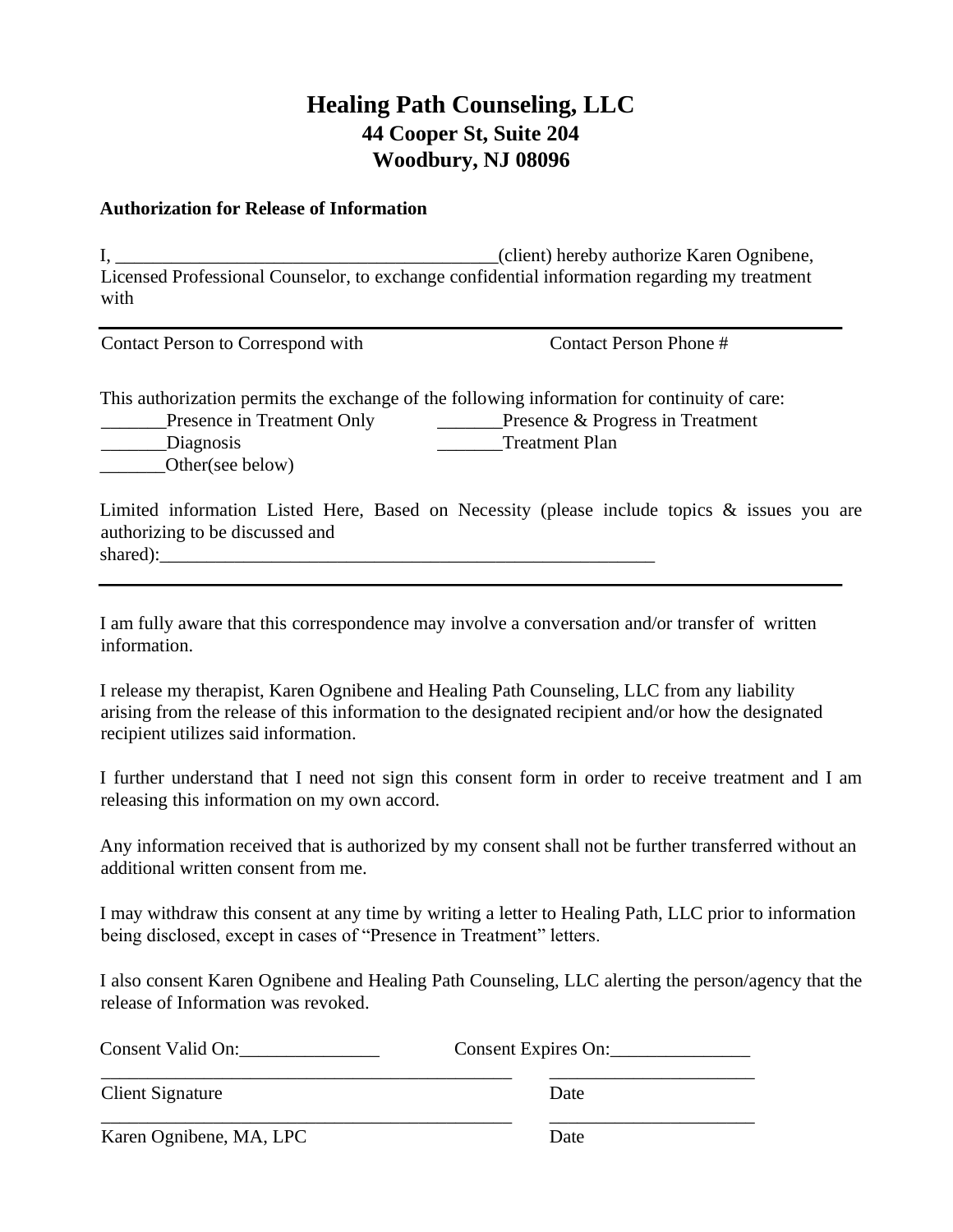# **PSYCHOTHERAPIST-CLIENT SERVICES AGREEMENT**

#### **WELCOME TO MY PRACTICE**

**This document reflects the policies of Karen Ognibene, MA, LPC regarding fees, privacy of records and confidentiality of information, and other administrative issues related to the provision of professional services to the client.**

**Psychotherapy Services:** Psychotherapy is not easily described in general statements. It varies depending on the personalities of the therapist and Client, and the particular problems you are experiencing. There are many different methods I may use to deal with the problems that you hope to address. Psychotherapy is not like a medical doctor visit. Instead, it calls for a very active effort on your part. In order for the therapy to be most successful, you will have to work on things we talk about both during our sessions and at home.

Psychotherapy can have benefits and risks. Since therapy often involves discussing unpleasant aspects of your life, you may experience uncomfortable feelings like sadness, guilt, anger, frustration, loneliness, and helplessness. On the other hand, psychotherapy has also been shown to have many benefits. Therapy often leads to better relationships, solutions to specific problems, and significant reductions in feelings of distress. But there are no guarantees of what you will experience.

**Our first few sessions will involve an evaluation of your needs**. By the end of the evaluation, I will be able to offer you some first impressions of what our work will include and a treatment plan to follow, if you decide to continue with therapy. You should evaluate this information along with your own opinions of whether you feel comfortable working with me. Therapy involves a large commitment of time, money, and energy, so you should be very careful about the therapist you select. If you have questions about my procedures, we should discuss them whenever they arise. If your doubts persist, I will be happy to help you set up a meeting with another mental health professional for a second opinion.

**Meetings:** I normally conduct an evaluation that will last from 2 to 4 sessions. During this time, we can both decide if I am the best person to provide the services you need in order to meet your treatment goals. If psychotherapy is begun, I will usually schedule one 45-minute session (one appointment hour of 45 minutes duration) per week at a time we agree on, although some sessions may be longer or more frequent. Once an appointment hour is scheduled, you will be expected to pay for it unless you provide 48 hours advance notice of cancellation or unless we both agree that you were unable to attend due to circumstances beyond your control. It is important to note that insurance companies do not provide reimbursement for cancelled sessions. If it is possible, I will try to find another time to reschedule the appointment.

**Professional Fee:** My session fee is \$175. In addition to weekly appointments, I charge this amount for other professional services you may need, though I will break down the hourly cost if I work for periods of less than one hour. Other services include report writing, telephone conversations lasting longer than 15 minutes, consulting with other professionals with your permission, preparation of records or treatment summaries, and the time spent performing any other service you may request of me. Except in situations where the Clinician assesses the Client to be at risk of self-harm or harm to others, phone contacts with family or friends will not be made by the Clinician unless approved by the Client in advance with a signed release of information form. If you become involved in legal proceedings that require my participation,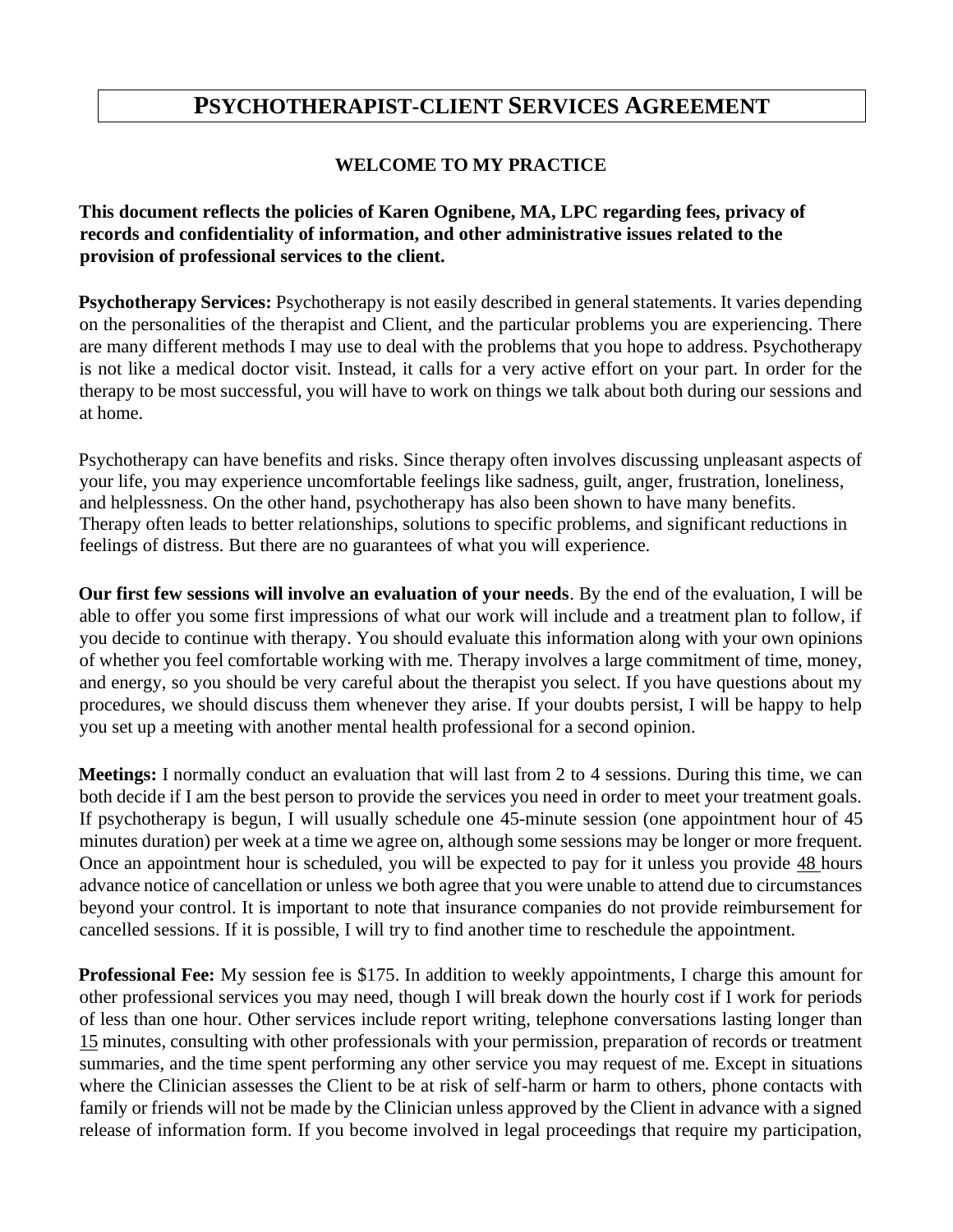you will be expected to pay for all of my professional time, including preparation and transportation costs, even if I am called to testify by another party. Because of the difficulty of legal involvement, I charge \$300 per hour for preparation and attendance at any legal proceeding. There is a \$10 fee increase at the start of each calendar year.

**Missed Appointments:** The Client agrees that if s/he is unable to keep an appointment, s/he will provide a minimum of 48 hours prior notice to the Clinician by texting the Clinician's cell phone or by speaking to the Clinician directly. Email is not adequate notice. **If an appointment is canceled or missed without 48 hours' notice, the Client understands that s/he will be billed for the session.** In this event, the bill will reflect a late cancellation and not a clinical session.

**Payment Method:** A**ppointments are to be paid for at the time with check, cash, or credit card. As a fee for service provider, I will give you a receipt for services that you may submit on your own to your insurance company. (Note: I am Licensed Professional Counselor in the State of New Jersey; I am an out of network provider for all insurance companies)**. Payment schedules for other professional services will be agreed to when they are requested. If, for whatever reason, the Client's account remains unpaid after 30 days following the monthly billing, the Clinician reserves the right to suspend or discontinue treatment until the charges are paid in full or a suitable payment arrangement is agreed to in writing by both the Client and the Clinician. If payment is not made in accordance with this arrangement, there will be a brief time period devoted to terminating treatment during which the Clinician will offer referral assistance to the Client. If legal means are required to secure payment, the Clinician's reasonable legal costs will be charged and payable by the Client. I have the option of using legal means to secure the payment. This may involve hiring a collection agency or going through small claims court which will require me to disclose otherwise confidential information. In most collection situations, the only information I release regarding a patient's treatment is his/her name, the nature of services provided, and the amount due. If such legal action is necessary, its costs will be included in the claim.

**Insurance and Third-Party Payments:** The Clinician does not accept direct insurance assignments. At the Client's request, a monthly statement will be provided to the Client that can be submitted to the insurance company for reimbursement. Also, at the Client's request, the Clinician will provide relevant clinical information to the insurance company for reimbursement purposes. The Client should be aware that most insurance companies require a clinical diagnosis. The Clinician assumes no responsibility for the continuing confidentiality of the information once it is released to the insurance company.

**Contacting Me***:* Due to my work schedule, I am often not immediately available by telephone. While I am usually in my office between 10 AM and 7:30 PM, Monday through Friday, I will not answer the phone when I am with a client. When I am unavailable, my telephone is answered by voice mail that I monitor frequently. **I will make every effort to return your call promptly, with my checking messages at least once a day on weekends and holidays. If your call is very important, please let me know that in your message.** If you are difficult to reach, please inform me of sometimes when you will be available. **If you are unable to reach me and feel that you can't wait for me to return your call, contact your family physician or go to your nearest emergency room where trained professionals will be able to assist you. If I will be unavailable for an extended time, I will provide you with the name of a colleague to contact, if necessary, and will leave this colleague's name and phone contact on my outgoing message tape.**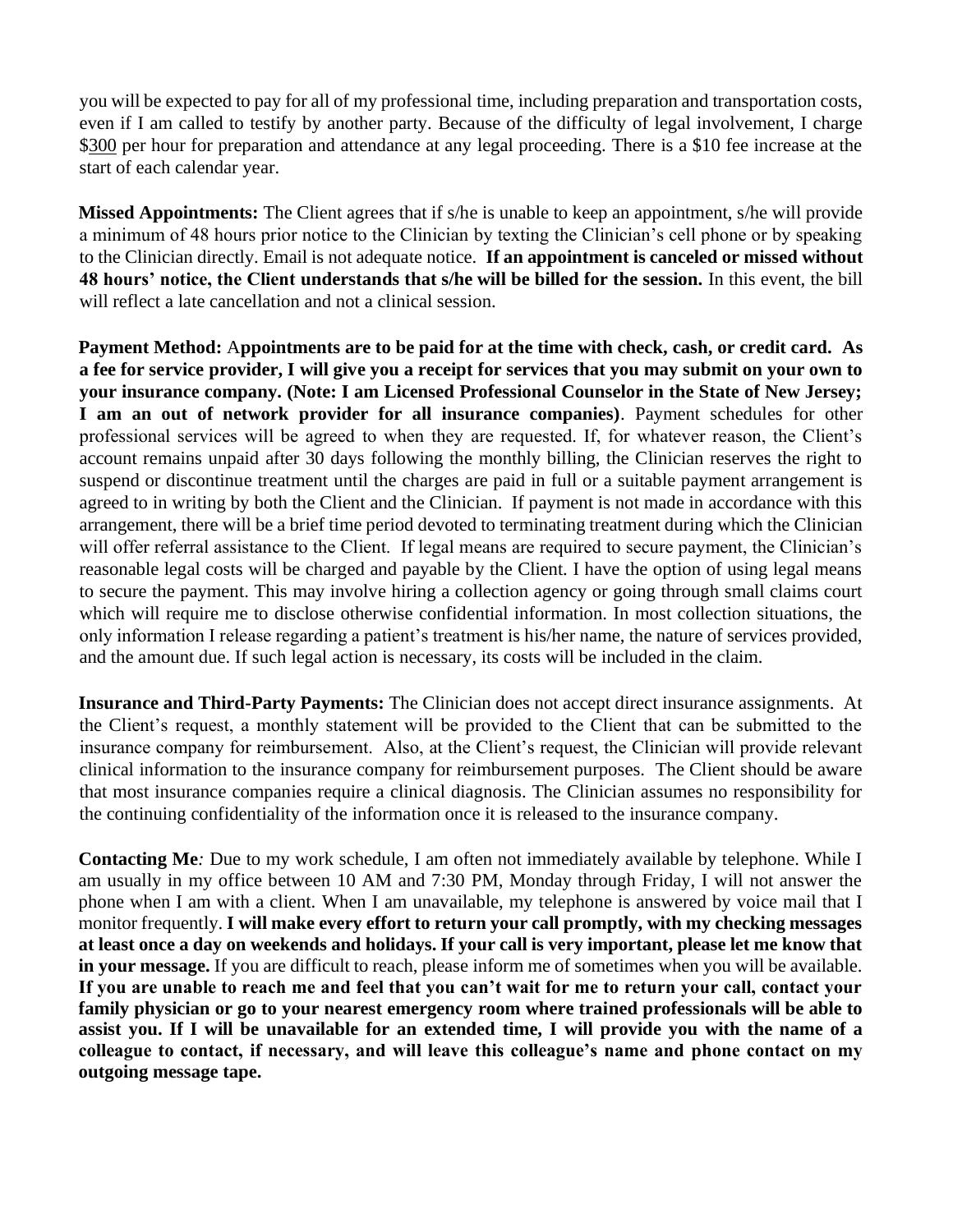**Emails and texts:** Often, clients prefer to email or text. It is important to know that these means of communication are not secured. **Please make sure to leave any message that needs privacy on my cell phone (609-230-6280).** 

**Intake Process; Clinical Consultation:** During the intake process, the Clinician will explore with the Client the nature of the Client's concerns and will determine whether the Clinician can treat the problem as presented, or whether a referral to another Clinician would be more appropriate. The fee will be charged for the consultative services provided by the Clinician during the intake process. The Client understands that until a plan of treatment has been developed and agreed upon by both Clinician and Client, all services provided are consultative in nature and the Clinician shall assume no obligation to provide continuing services to the Client. In the event the Clinician recommends services elsewhere, the Client will be offered referral assistance. The clinical billing code for sessions will be billed as *Individual Psychotherapy (CPT Codes 90834)*. A provisional diagnosis will be given on the bill for purposes of Client reimbursement from the insurance carrier. This diagnosis is subject to change based on further assessment.

**Confidentiality:** All communications between Client and Clinician are confidential. Information will only be released to a third party under the following conditions: a) the Client authorizes the Clinician to release information with the Client's written permission; b) the Client is threatening serious bodily harm to self or another; c) the Clinician learns that a child, an elderly person or a disabled person has been or is being abused; d) pursuant to a court order in a judicial proceeding; e) or as requested in a professional board investigation. The Client understands and agrees that the Clinician's working notes are not considered part of the clinical record and will not be released to the Client or to any other persons, agencies or organizations under any circumstances. The Client understands and agrees that any records obtained from other clinicians, agencies, or institutions also will not be released by the Clinician under any circumstances. The clinical record shall include dates of contact, diagnosis, any evaluation forms completed by the Client and any treatment plan forms. In clinical situations where more than one person is the 'Client', such as in couples or family consultation, evaluation, therapy or counseling, no information will be released without the written consent of **all** adults who participate. The Clinician will respond to any court order for records by providing only the dates of contacts and a general summary of psychotherapy/counseling activity. The Clinician will have broad discretion to release any information she deems relevant in situations (b) and (c) above where she believes the Client or others to be at risk of physical harm, physical or sexual abuse, molestation, or severe neglect. The Clinician may contact the parent or guardian of a minor-age Client if deemed clinically necessary. There are some situations where I am permitted or required to disclose information without either your consent or Authorization: a) if you are involved in a court proceeding and a request is made for information concerning the professional services I provided to you, such information is protected by the therapist-patient privilege law. I cannot provide any information without your written authorization, or a court order. If you are involved in or contemplating litigation, you should consult with your attorney to determine whether a court would be likely to order me to disclose information; b) if a government agency is requesting the information for health oversight activities, I may be required to provide it for them; c) if a patient files a complaint or lawsuit against me, I may disclose relevant information regarding that patient in order to defend myself; d) if I am treating a patient who files a worker's compensation claim, I may, upon appropriate request, be required to provide otherwise confidential information to your employer. Clinical records of inactive cases will be destroyed after seven years.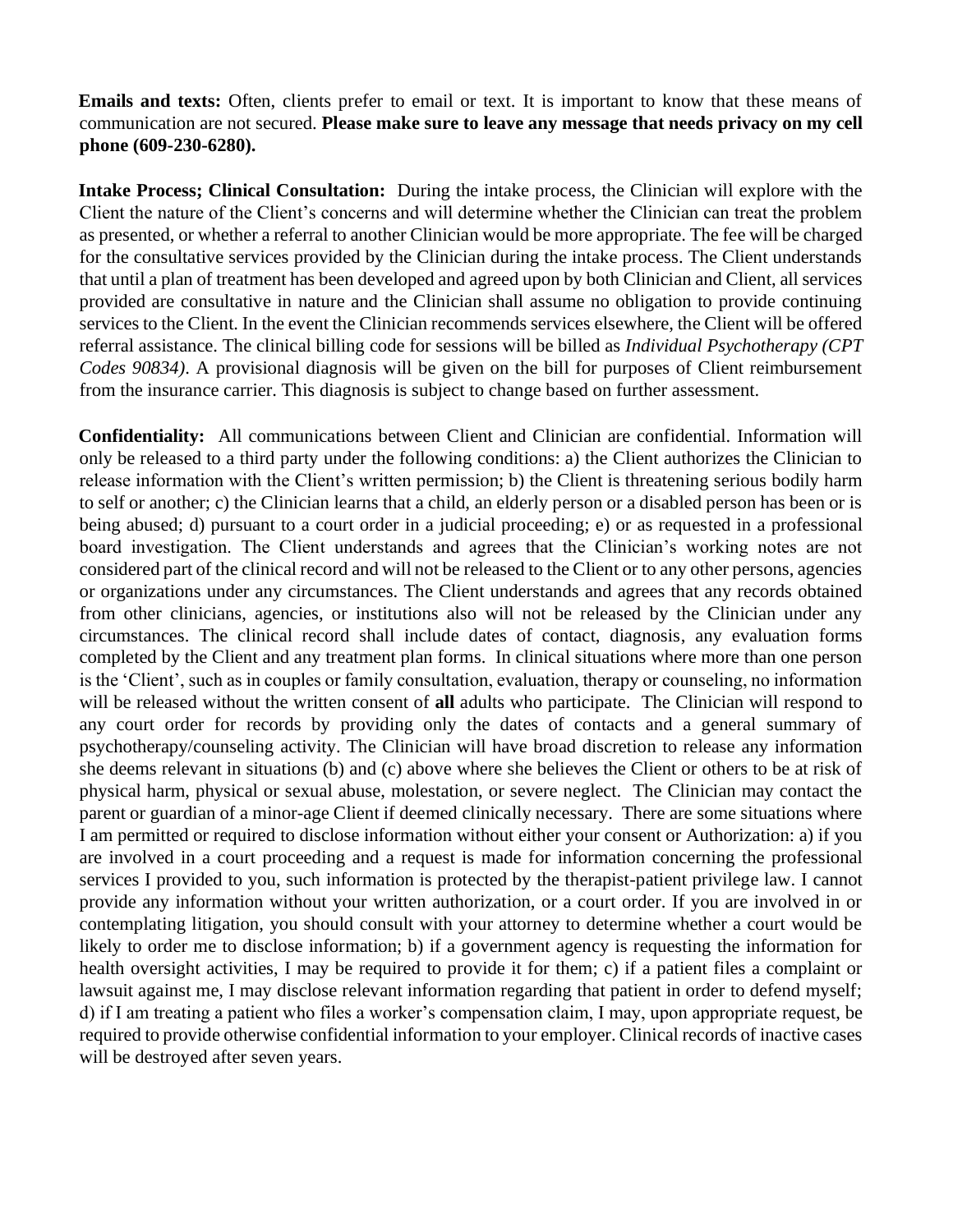**The Health Insurance Portability and Accountability Act:** (HIPAA) requires that Healing Path Counseling, LLC make available to you a description of how medical information about you may be used or disclosed and how you can get access to this information. This is called the Notice of Privacy Practices :http://www.hhs.gov/hipaa/for-professionals/privacy/lawsregulations/index.html.

**Termination of Treatment:** The Client may terminate treatment at any time without moral, legal or financial obligation beyond payment for services already rendered. It is expected that the Clinician and the Client will discuss the prospect of termination so that both parties will be clear about any details that might need attention as part of the termination process. If the Client fails to schedule a future appointment, cancels a scheduled appointment, or fails to keep a scheduled appointment, and does not contact the Clinician within 30 days of the date of last recorded contact, it will be understood that the Client has terminated treatment. The Clinician shall have no further obligation to the Client once treatment has been terminated. Should the Client make contact with the Clinician at a later date requesting additional services, the Clinician may choose to see the Client on a consultative basis, or may recommend that the Client seek services elsewhere. The Clinician also may terminate the treatment if she determines the therapy process to be unproductive and/or if he determines that the Client would be better served by other health or mental health practitioners. The Clinician will provide 30-days' notice of intent to terminate to allow the Client to make other treatment arrangements.

### **Consultation with Colleagues:**

Please know that the Clinician consults with colleagues in order to ensure you are receiving the best care possible. No identifying information is utilized such as last name, geographic location, employer, etc. If you prefer your therapist not consult on your case, please inform her in writing via email.

### **Presence in Treatment Letter:**

To request a letter, the request needs to be put in writing with the name, address, and email of the person/court to whom the letter is for, and the nature of the letter. Any letters requested with less than two weeks of notice will be assessed a \$25 fee. Please note, a contingency for "Presence in Treatment" letter will apply. This contingency will state the following: This therapist will alert you when Client is no longer compliant, has stopped treatment and/or treatment is complete.

The Client(s), by signing below, states that s/he fully understands and agrees to the policies stated on the pages above. Copies of this form are available on the Clinician's website. This also serves as an acknowledgement that you have received the Pennsylvania Notice Form that follows in this packet and read it.

**Client Signature** Date

Client Printed Name Date